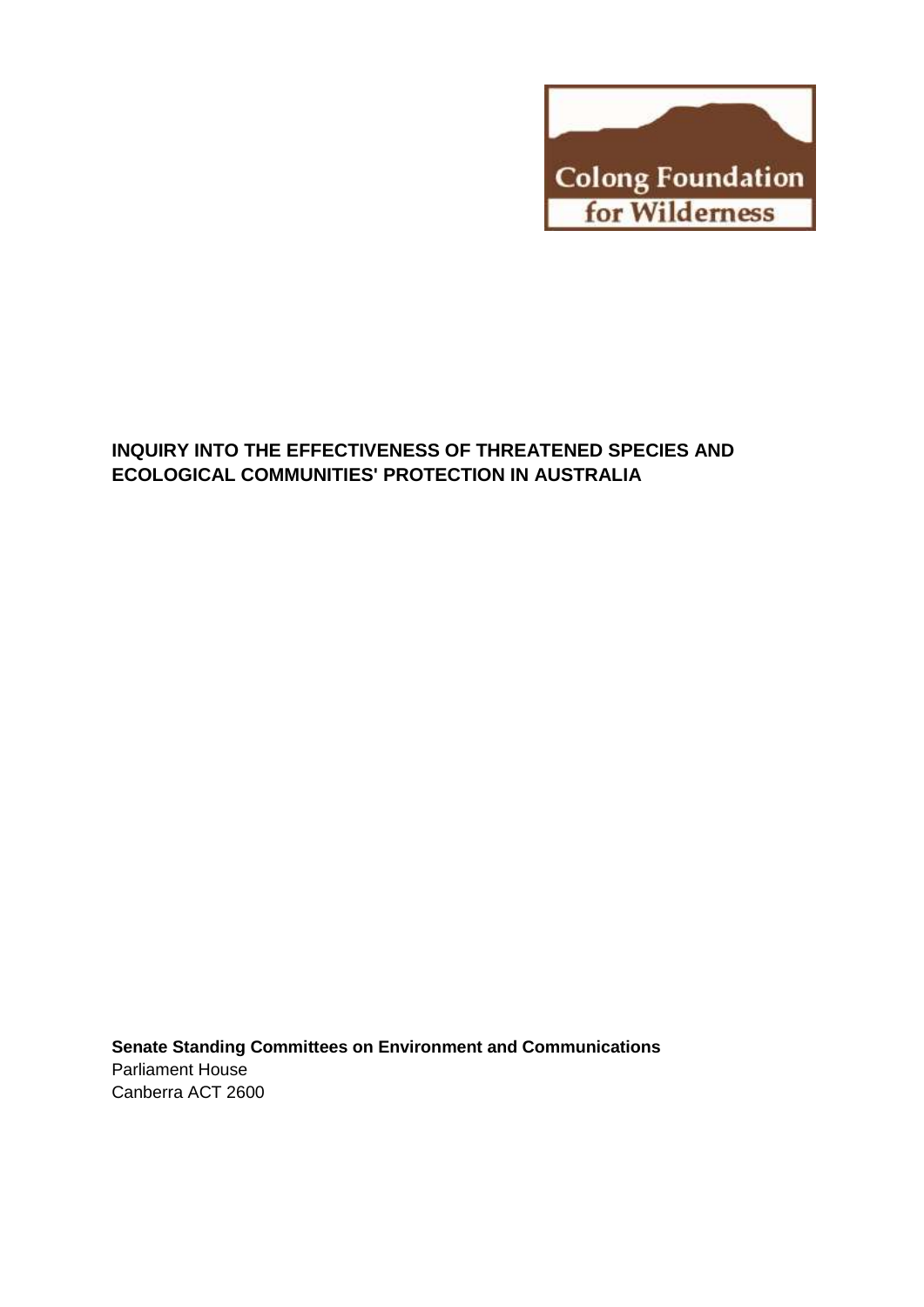Committee Secretary Senate Standing Committees on Environment and Communications PO Box 6100 Parliament House Canberra ACT 2600

email: [ec.sen@aph.gov.au](mailto:ec.sen@aph.gov.au)

#### **Re: the effectiveness of threatened species and ecological communities' protection**

SOCIETY OPERATES ON the "pre-Copernican" view that the environment revolves around us, to such an extent that climate change and other forms of environmental degradation, including species extinction, are to all effects and purposes, generally ignored. Humanity, however, like all forms of life, is entirely dependent on natural resources. If our resource use exceeds regeneration, then society will decline.

Australian society has generally failed to replenish its natural resources, but we have succeeded to preserve to some extent parts of the natural environment for the future. This inquiry should note that some vested interests are now attacking the credibility of publiclyowned protected areas, including the benefits of these areas to wildlife.

The primary reason wilderness should be protected is to ensure that at least some parts of the natural environment are managed for nature. There is nothing racist about the wilderness concept. The protection of large intact natural areas for the benefit of the native plants, animals and landscapes that exist within them cannot be intrinsically a racist concept, any more than the existence of a building or a plant can be a racist concept. Large intact natural areas exist in an external reality separate from our concepts of them. Ignore wilderness, as governments in Australia are tending to do, and they will go away, and far more rapidly than is believed. The loss of wilderness will have a significant adverse impact on the management of biodiversity, including on threatened species and communities.

Protected wilderness, where humanity needs are a secondary consideration, is where visitors to it can reflect upon our relationships with nature. Whether those visitors are of the view that we be caretakers or gardeners or a mixture of both, wilderness is essential to our understanding of nature. Without opportunities to experience what it means to place the needs of other species and of landscapes embodying ecological communities before our own, must reduce the chance of success of any threatened species management regime.

This inquiry should acknowledge that the presumption of nature being but just a resource for human exploitation is wrong. Nature has intrinsic value; and too few rights. Wild nature and large intact natural areas have a right to exist.

**This Inquiry should recommend that those community organisations who seek to defend nature, in this case threatened species and ecological communities, should be granted the legal powers (e.g. third party rights under the EPBC Act) and financial capacities to do so (e.g. enhanced GVESHO grants).** 

The Nature Conservation Council of NSW in its February 2011 submission to the *draft Biodiversity Strategy for NSW* noted 'the long-standing tension in conservation planning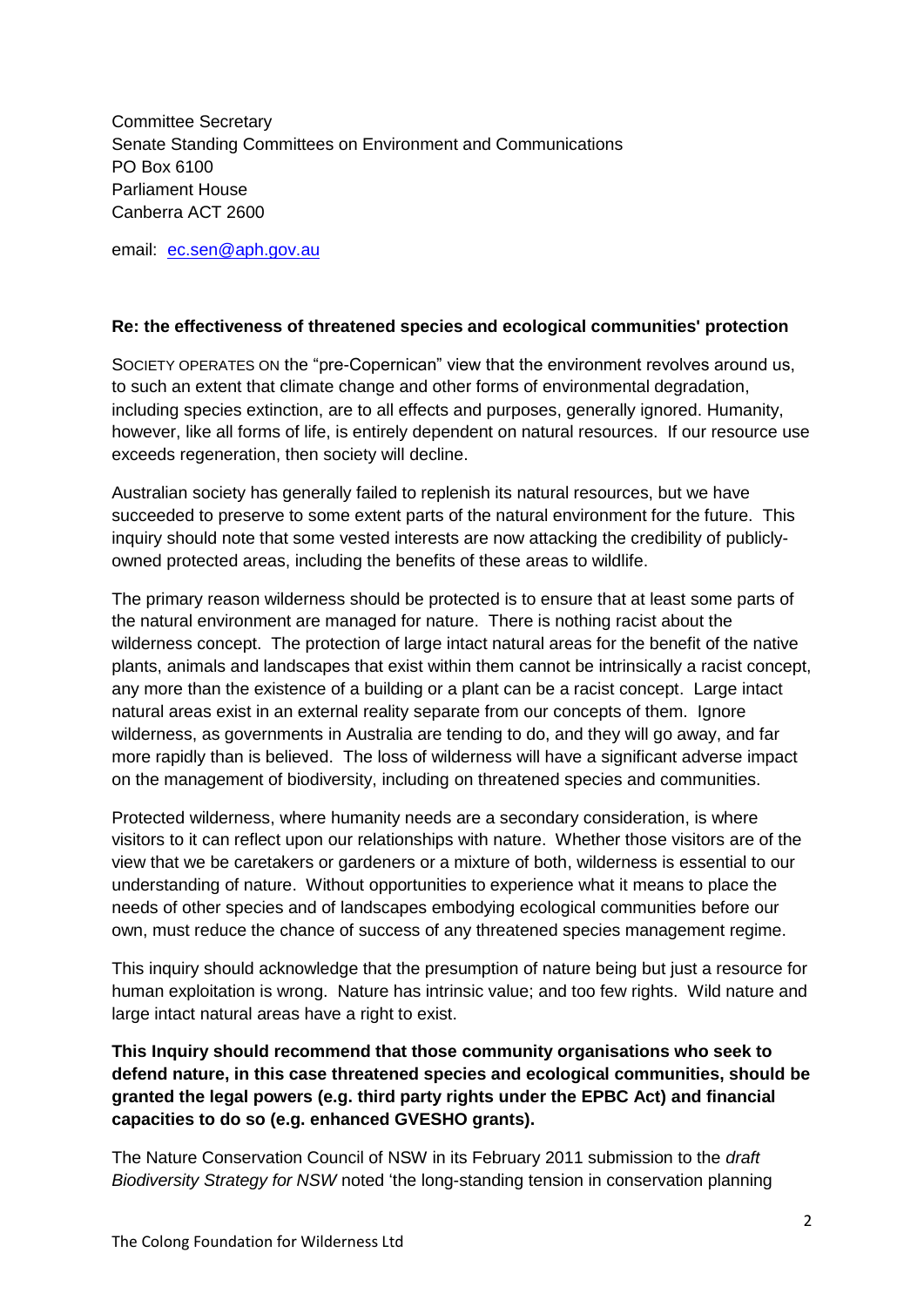between rarity/threat and resilience. Given the current knowledge about the trajectory of climate change and the severe threat that it represents to biodiversity, we believe that it is crucial that conservation planning at this point moves beyond just addressing threat and also properly considers conservation priorities in relation to resilience.' In the long run, it is in resilient landscapes that threatened species and ecological communities should be most secure.

Soule et al, 2005 states that *'Conservation planners, too, must consider climate change scenarios in developing plans for the persistence of biodiversity. First, major, climaticallydriven biome changes cannot be accommodated by small isolated protected areas'*.

The Hawke Review of the Federal Environment Protection and Biodiversity Conservation Act (the EPBC Act) found that the conservation of biological diversity and ecological integrity be the fundamental consideration in that Act. Protection of ecological integrity is fundamental to threatened species conservation. These remarks have implications for the management of the National Reserve System.

It would be, for example, a disaster to apply multiple use concepts to the National Reserve System as some advocates are proposing. Society should not exploit its national parks and reserves, but instead continue to encourage sustainable multiple use of farms, forests and Crown reserves. It is on these lands where nature conservation goes hand in hand with primary production and conservation management practice.

For example, tree plantations on grazing land should be facilitated to arrest soil salinity and erosion. The 15-20 million trees estimated to be required would also provide ample timber for prosperity and to a small extent help to slow climate change.

The multiple use paradigm and initiatives like the National Wildlife Corridors Plan are appropriate approaches to land resource conservation and management on private lands, State Forests and Crown reserves. In national parks and nature reserves, however, a multiple resource use philosophy would defeat the purpose of setting lands aside from development for nature.

National Parks are the very last places on earth where nature-centred values prevail over use-centred perspectives. They remain places for nature conservation, where natural beauty and ecological integrity are valued above profit and use. Such a land management practice is the most practical approach to nature conservation for our urban-industrial society. Without wilderness, our urban-industrial culture becomes an inescapable prison without boundaries across Australia.

The continued expansion of our economy will place ever more demands on natural resources, produced from once natural lands that were cleared for farming or other forms of exploitation. It follows that the pressure on remaining natural areas is also ever increasing, which is why national parks and laws protecting threatened species and ecological communities are essential bulwarks to hold back these economic pressures. **In this context of increased pressure on the natural environment, it is essential that Federal environmental powers are not delegated to the states, as the states do not have a duty under international law to protect the biodiversity. This duty falls on the shoulders of the Federal Government.**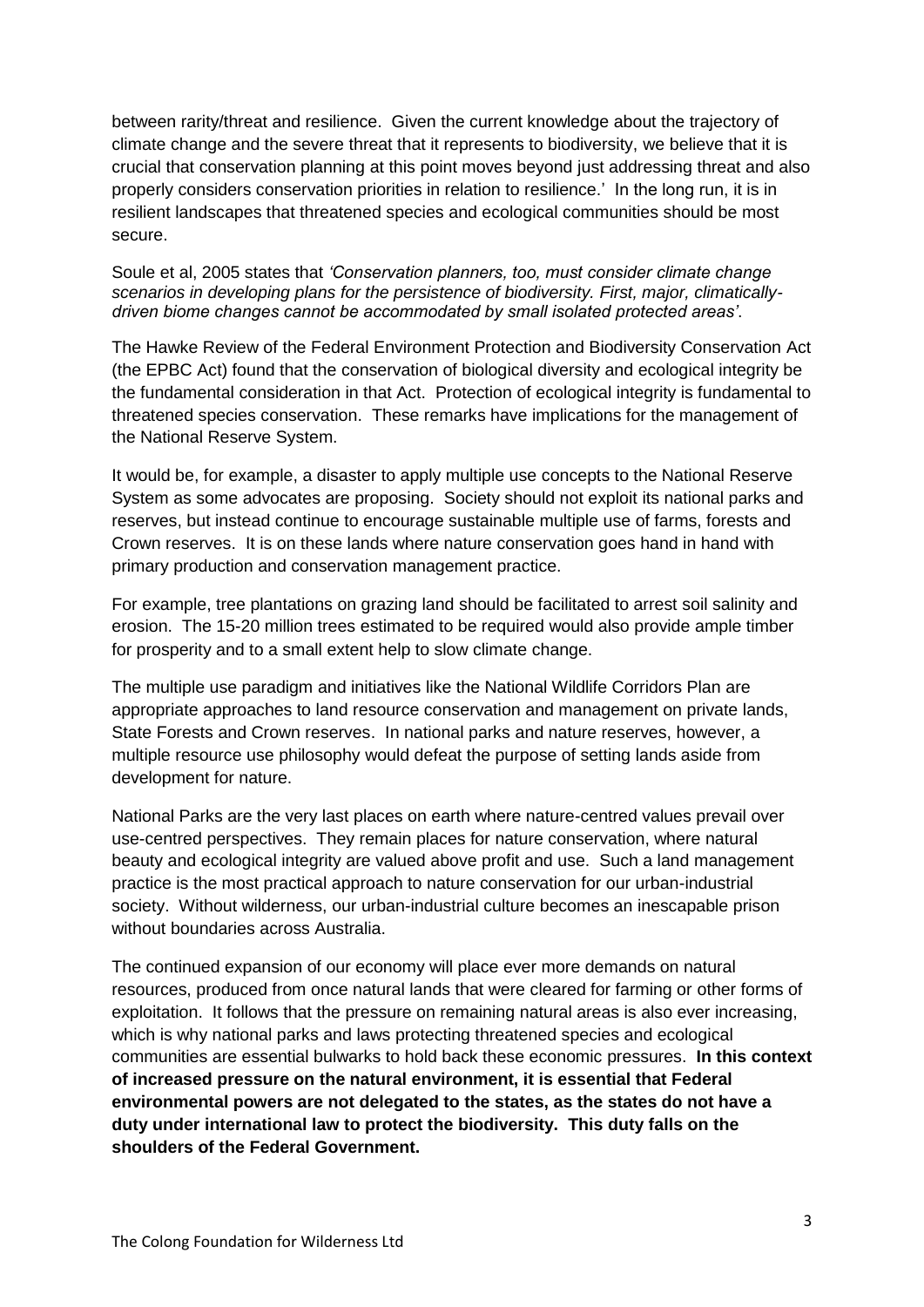*Wilderness* is the word used by the Colong Foundation to describe the larger remnants of the natural environment. It is generally accepted that the minimum area of such remnants is about 5,000 hectares.

The reservation of smaller remnants is very desirable, and sometimes essential for the preservation of some threatened species, ecological communities and outstanding scenery, but the smaller areas, though they preserve flora and some fauna, are more vulnerable to the intrusion of both human and feral predators. The changes of protecting threatened species in wilderness are generally greater. The margins of wilderness areas are equally vulnerable, from too frequent fire for example, but most wilderness areas afford good, healthy habitats for native wildlife.

It is a national disgrace that wilderness is being lost from the National Reserve System, and the best chance of survival for many species is being lost with it. Wilderness is part of the International Convention on Biological Diversity, a fact that is regularly overlooked (and a Federal Statute precedent for wilderness under this Convention already exists<sup>1</sup>).

In wilderness native species are safe in natural habitats that not yet fragmented for our purposes. The hostile wilderness critics wish to permit further fragmentation and foster the use of protected areas for the usual economic and social imperatives. So in many protected areas in the National Reserves System, native plants and animals are now unsafe as our needs are becoming a primary consideration.

Wilderness in the National Reserve System is not adequately protected under law. Wilderness in the National Reserve System should be bastions for nature. These areas are our bequest to nature and our future generations.

Once we begin to exploit these precious protected areas, society is set upon the downward spiral into decline. Developing protected areas, for whatever reason, is the environmental equivalent of selling cheap Government Bonds to gain cash flow; it heralds decline.

The only secure habitat is a fenced area within which all feral wildlife has been eliminated and the fence is adequately maintained. As the troubles of Earth Sanctuaries prove, this is beyond the capacity of private enterprise, and an outlay not favoured by governments. A more recent example from July this year is the predator fence constructed by volunteers around Queensland's Currawinya National Park. It was damaged by the recent floods allowing feral cats to nearly wipe out the bilbies protected inside.

The protection afforded to native flora and fauna in national parks and wilderness is the best practical alternative to intensive wildlife management methods that rely on uncertain, much greater inputs of capital and human resources.

**This inquiry should recommend that wilderness areas within National Reserve System should be identified and protected from fragmentation and degradation.**

**This inquiry should recommend that wilderness areas in the National Reserve System should be matters of national environmental significance, so that proposed development in these "protected" wilderness areas could be deemed controlled** 

1

 $1$  By way of precedence, this provision in the Convention was used for protection of wilderness in the Telecommunications (Environmental Impact Information) Regulation 1997 No. 252.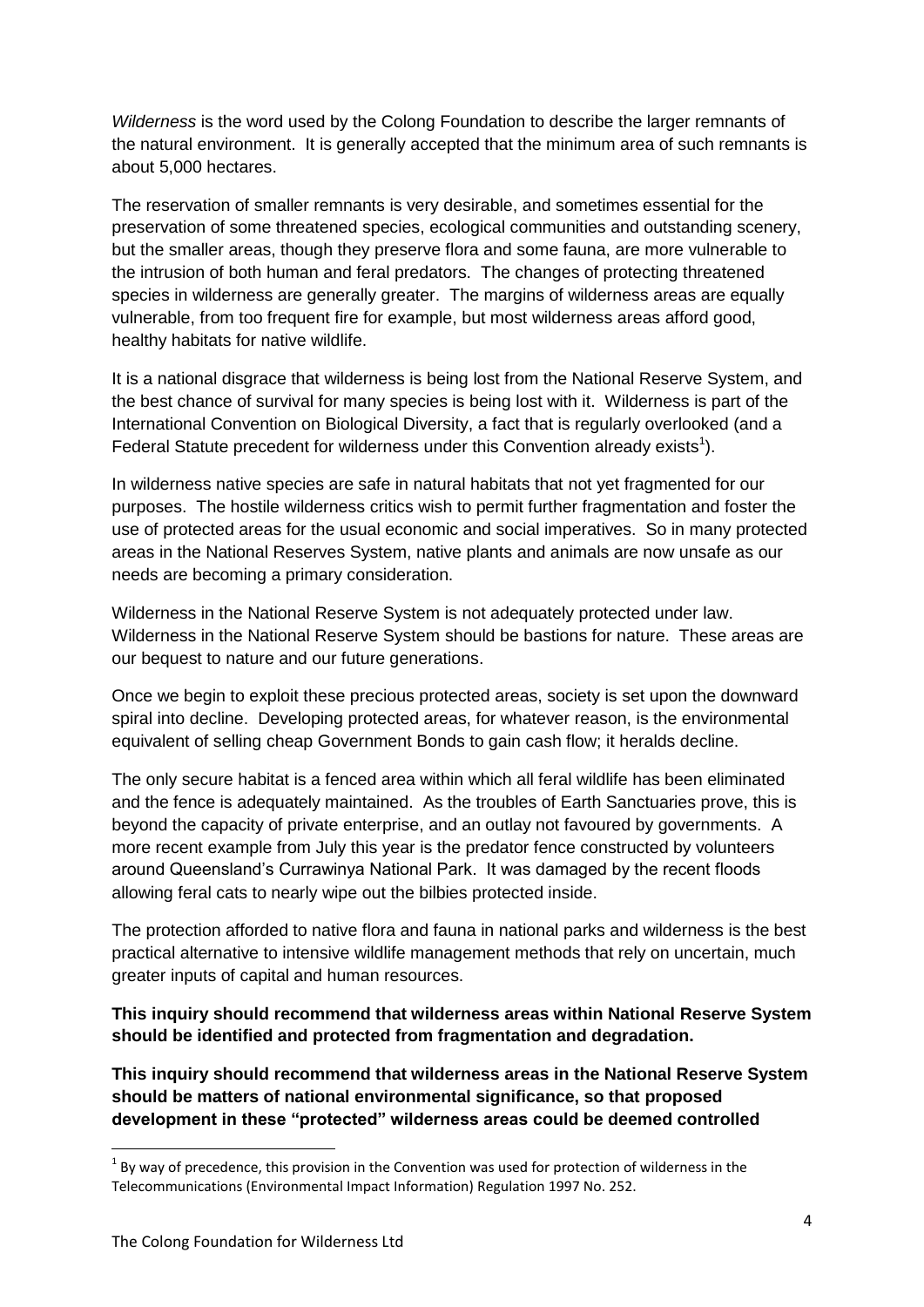**actions when appropriate.** In this way the loss of wilderness within our wonderfully protected areas in the National Reserve System can be curbed.

At the Kyoto Conference 31 developed nations agreed to limit their emissions by the year 2012 to targets below the levels of 1990. Australia, Ireland and Norway were allowed to increase their emissions. The targets, however, were only allowed be increased if additional emissions were offset by the establishment of "carbon sinks", which Australia was to achieve by stopping land clearing.

Vast areas of Australia are subject to serious environmental degradation. Most of Australia's cropping soils have probably lost about half their original topsoil organic matter. Australia's Commonwealth Scientific and Industrial Research Organisation (CSIRO) estimates that land degradation has cost Australian's about \$1 billion annually. In temperate ecosystems, less than 2% of the original grasslands remain. The clearing of native ecosystems must cease.

Society needs, we all need to continue to make greater efforts to restructure its unsustainable systems to address the pressing environmental imperatives that face us. To this end, Australia has an international obligation to ensure land clearing is permanently banned.

**This Inquiry should recommend that any clearing of not only threatened species and ecological community habitats but also large intact natural areas should be matters of national environmental significance.**

**This inquiry should encourage habitat connectivity by endorsing the National Wildlife Corridors Plan.**

# **MECHANISMS TO IMPROVE FUNDING FOR PROTECTED AREAS AND THREATENED SPECIES MANAGEMENT**

Improved management of parks and reserves should be funded by the elimination of public expenditure on environmentally destructive activities, like logging native forests, particularly on public lands, and the imposition of taxes on polluting activities, like the carbon tax.

Such mechanisms enable society to restructure towards ecological sustainability, the sustainability upon which our economic (pre-Copernican) lives depend. When such reform is undertaken during times of economic wellbeing, those who are disadvantaged can be more than adequately compensated, just as the compensation that accompanies the carbon tax is being provided for low and middle income earners.

By devoting a realistic amount of the government income created through reducing environmental destruction and pollution to nature conservation, national parks and threatened species management could have an enhanced income stream. It would also build a stronger relationship between the tax-payer and the National Reserve System, threatened species and ecological communities and nature generally.

These two mechanisms (elimination of subsidies for environmental destruction and introduction of pollution taxes) would ensure that the economic surplus gained by depleting or degrading natural resources fairly compensates the natural environment.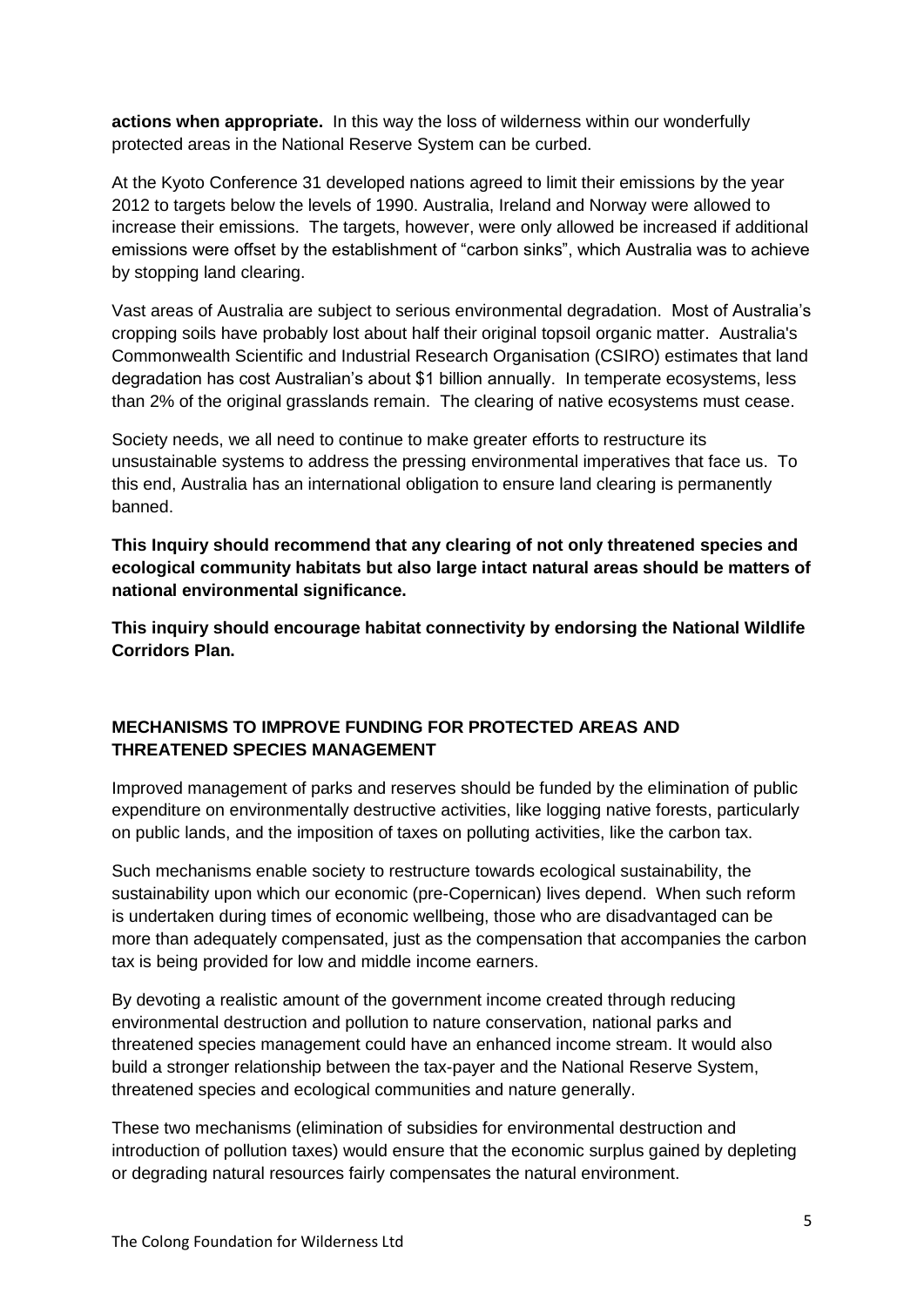**This inquiry should recommend that the National Wildlife Corridors Plan be integrated into the Carbon Farming Initiative through appropriate allocation of carbon credits, recognised offset and sequestration projects.**

#### **PEST SPECIES MANAGEMENT**

Pest species are animals (including invertebrates) and plants that have negative environmental, economic and social impacts. In parks, pests may have impacts across the range of park values, including impacts on biodiversity, cultural heritage, catchment and scenic values.

It is estimated that Australia gains around 20 new pests or diseases each year. Some wellknown examples include cane toads, rabbits, willows and, more recently, black striped mussels and red fire ants.

There are very serious vertebrate pest problems across the entire continent. It's not a problem restricted to national parks. A rational response to this environmental threat requires well-planned and coordinated programs with specific goals of environmental impact reduction, using effective and humane methods, and with monitoring to assess whether goals are being met.

Pests are among the greatest threats to biodiversity. In New South Wales, by 2007 they had been identified as a threat to 657 of 945 (70%) species, populations and communities listed under the *Threatened Species Conservation Act 1995*; more than any other process except the destruction and disturbance of native vegetation. Minimising the impacts of pests on biodiversity is thus the main objective of pest management.

The mantra of wilderness opponents, that wilderness is a refuge for weeds and pest animals is generally incorrect. Pests are controlled in wilderness as they are on all public lands, and are less prevalent in well managed wild places.

Wilderness is not pristine but it is the best, least disturbed bush that is left, and society should do all it can to protect these areas, including statutory protection and adequate pest management. Eradicating wilderness by opening it up to horse riding, 4WD vehicles and trail bikes can only make the pest management task harder as these vehicles are vectors for weeds and access tracks provide ready ingress for foxes, cats and dogs.

The Colong Foundation strongly supports appropriate and effective weed control and humane culling of all exotic pests. Where a national park is involved these management actions should be approved by a park plan of management.

Highly qualified pest control officers can kill hundreds of vertebrate pests a day. For example, through the use of helicopters they can eradicate hundreds of goats in a few hours. Amateur hunters in a ground-based operation can only cover a few hectares, provided they have the sufficient fitness to safely traverse rugged park terrain.

Supervised hunting activities actually restrict effective control of pest species by diverting limited park staff and resources. Even if feral animals are located during these hunting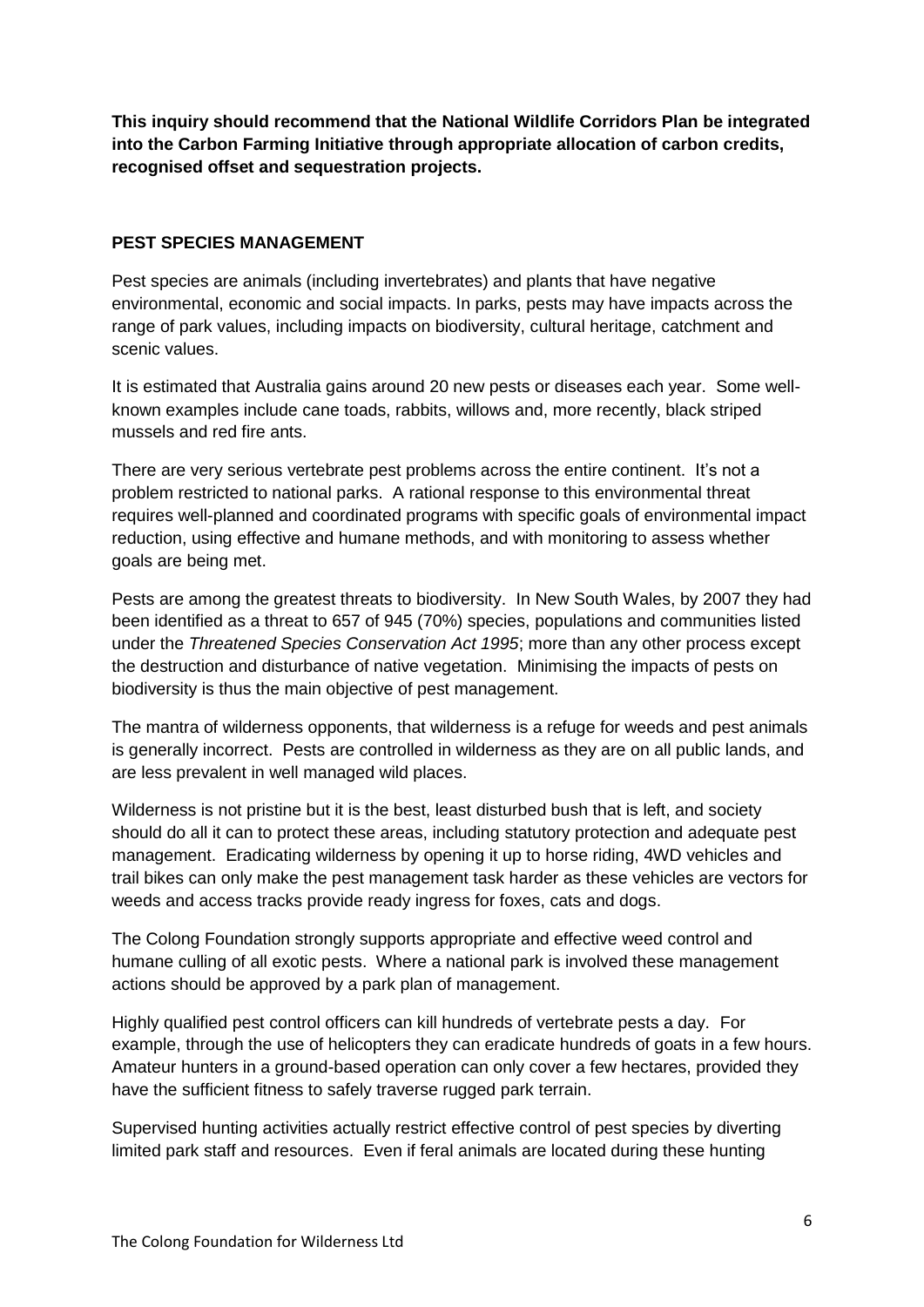forays, amateur hunters will find it difficult to get a clear shot in forested parks. Animals will be maimed and suffer horrible deaths as a result.

The NSW Shooters and Fishers Party allege that the impact by recreational hunters on pest and feral animal populations has been proven as every pest animal killed counts. They also say that shooting ducks is appropriate because there are millions of ducks and the ones hunters shoot would die anyway. Unlike native ducks, whose long-term population levels are in decline, feral animal populations are on the increase and require effective control. To control feral animals, the techniques used must remove over half of a population annually. Hunting just doesn't have any positive impact on vertebrate pest populations.

The Foundation's recommendations on vertebrate pest management (from the National Parks Association of NSW submission to the 2002 NSW Upper House Inquiry into the management of feral animals) are:

- 1 There should be integrated pest-species control regimes, based on specific action plans, covering natural geographic areas such as whole catchments or bioregions.
- 2 More detailed information, more study is needed into the ecology of certain feral animals, e.g. foxes.
- 3 Much more work needs to be done into the development of biological control agents and the use of sterilisation agents.
- 4 There should be adequate, enforceable deterrents against the release of animals into the wild.

The cost of removal/destruction of animals released, or escaping from custody, should be clearly the responsibility of and borne by the owner, who should also be subject to prosecution.

5 Shooting is still one of the most effective and humane methods for the eradication/control of large feral animals, including horses, as long as sufficient calibre rifles and qualified shooters are used.

The Committee should recommend against the ban on aerial shooting of horses.

- 6 No aerial or surface use of poisons (1080) should be permitted.
- 7 1080 should only be targeted at canids (foxes and dogs) and, if used, should only be placed in special bait stations under more than 10 cm of soil.

No more than one bait per bait station should be used.

The quantity of 1080 per bait should be reduced below 3 mg - the exact quantity - so as to avoid the accidental by-kill of Dasyuris maculatus as determined by recent scientific measurement.

8 Animals killed by poison should be collected and taken out of the surface foodchain by being buried at least 50 cm below the ground.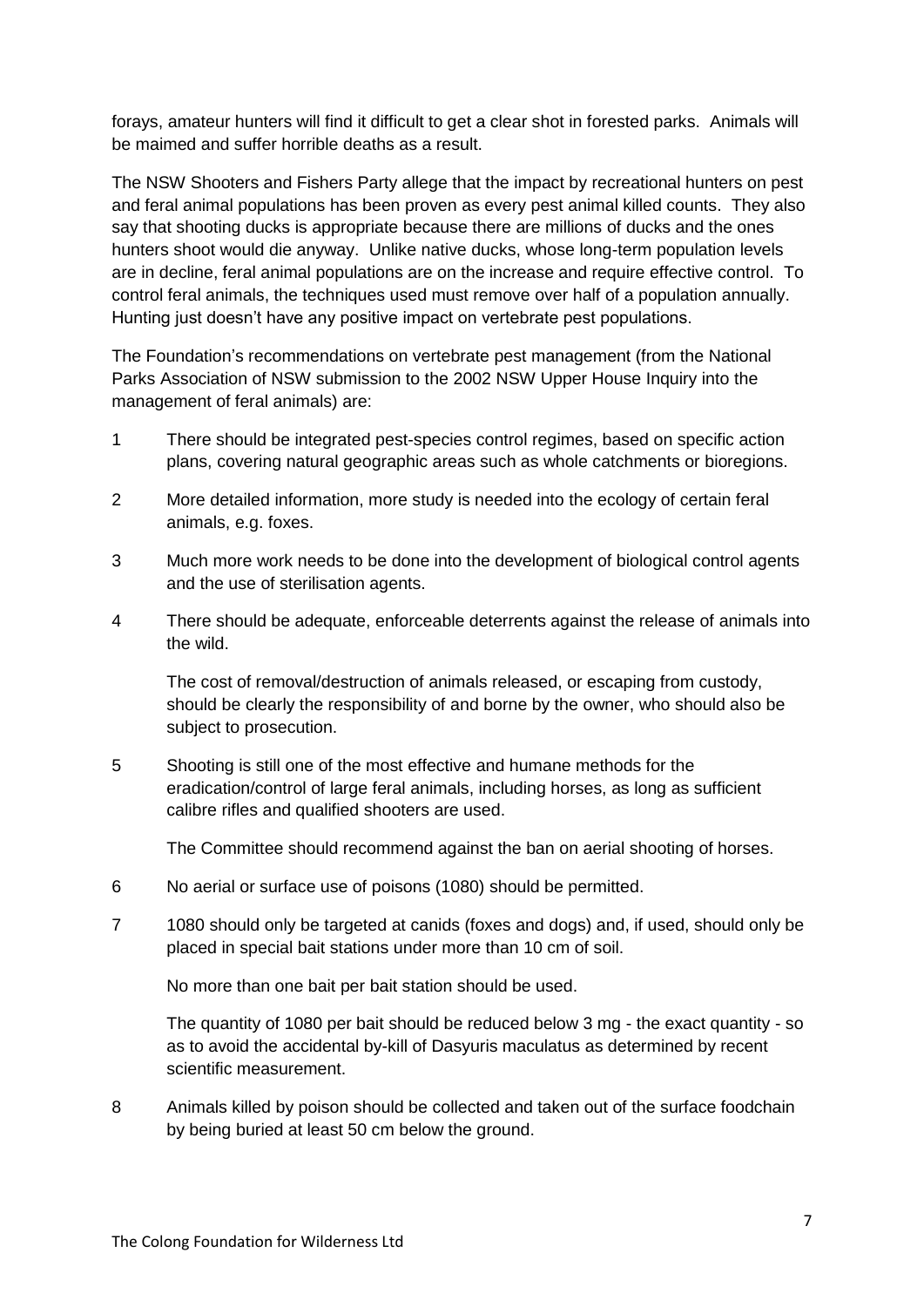- 9 All baiting programs (whether to protect stock or wildlife) should only be a component of a larger, long-term, ongoing action plan which includes the use of other, appropriate management techniques.
- 10 Greater resources should be applied to control of feral animals, and
- 11 More rational, cross-jurisdictional and uniform sets of legislative procedures should be formulated for the control of pest species

In 2010-11 the NSW Game Council issued 15,080 hunting licences and reported 14,161 animals killed on public land or 0.9 pests per hunting trip. Some 46% of the animals shot were rabbits, about 20% were goats and about 16% were pigs. Wild dogs, which are one of the biggest problems for landholders made up just 0.5% of all animals taken (NSW Game Council Ann. Rpt., pgs 13 & 15). The annual budget for the NSW Game Council is \$2.5 million, so each pest animal killed on public land cost \$176.50.

These figures demonstrate ground-based recreational hunting is an ineffective means of feral animal control. Removing the occasional rabbit, goat or pig using is a waste of public money and time.

Given these poor outcomes, **this Inquiry should recommend that recreational hunting should not be considered an 'introduced animal emissions avoidance project' under the** *Carbon Credits (Carbon Farming Initiative) Act 2011 (Cth)***, but instead be included in the 'negative list' of excluded projects under the regulations.**

# **LISTING PROCESSES**

The listing of threatened species must remain independent of Government, business or other vested interest, and the broad scope for public nomination of threatened species and ecological communities should remain in place. The Colong Foundation respects the right of scientists to make decisions on the best information available and hope that such decisions are not compromised by bias or politics.

Exposing scientists to scrutiny is also a good thing, but removing independence of the committee would only serve to compromise the purpose of the Act. We are not convinced that bias does not operate to some extent, or it may be simply a matter of incomplete information and limited Committee resources. We hope that this submission may be brought to their attention.

The Colong Foundation draws this Inquiry's attention to the review of the definition for the listed Temperate Highland Peat Swamps on Sandstone community so as to include the coastal upland swamps on Woronora Plateau within it. This review has been proceeding very slowly given that it is merely a minor change in definition.

These biodiverse coastal swamps are being damaged by intensive underground mining and unless protected by a Federal listing more will be damaged. The state regulators are well aware of the damage, and yet it continues.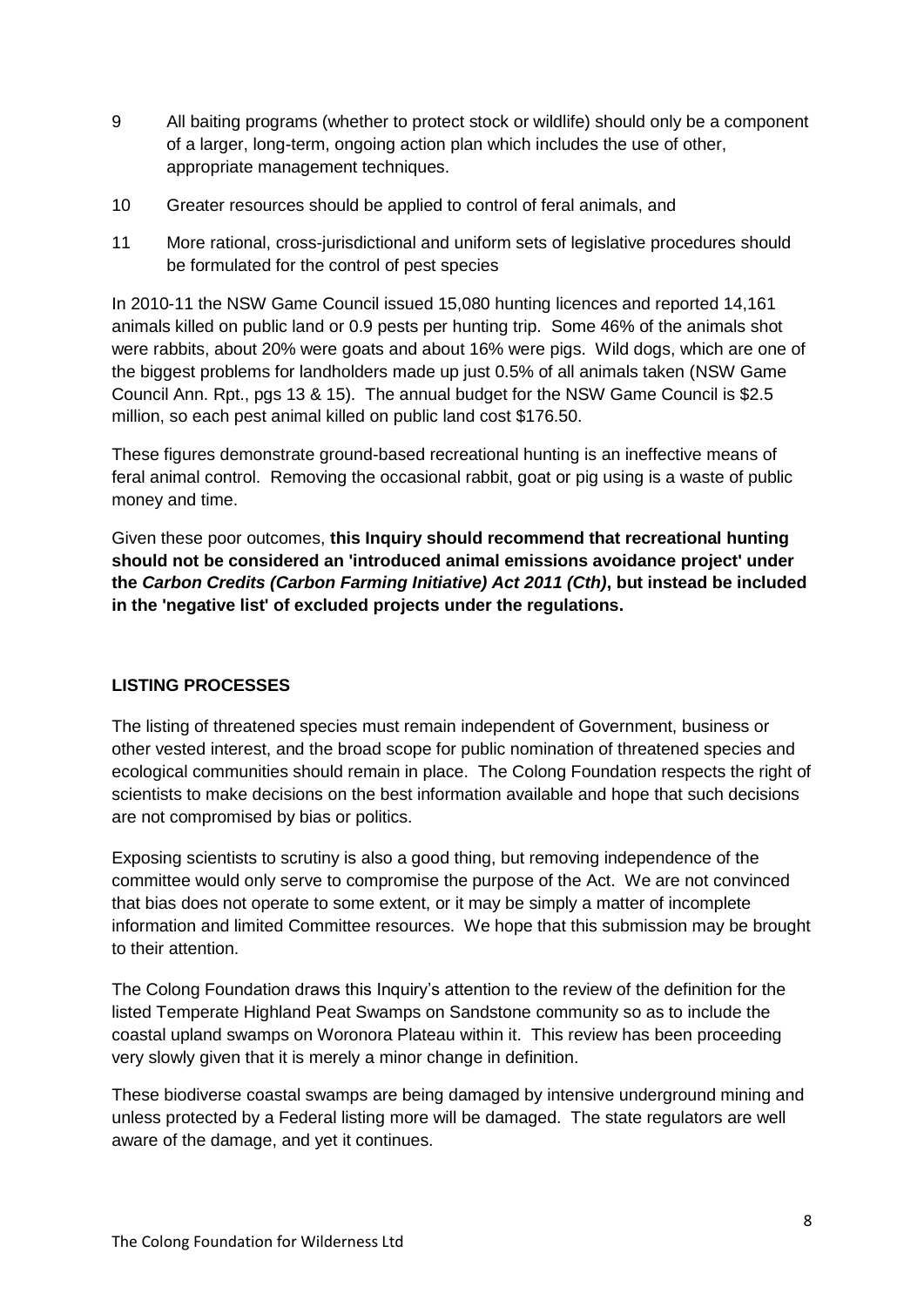The regulatory situation on Woronora Plateau is almost identical to that on Newnes Plateau in the western Blue Mountains. Until Commonwealth approval was required for coal mining under Temperate Highland Peat Swamps on Sandstone on the Plateau, four swamps were severely damaged. After a decade of inaction by state regulators to adequately protect this threatened swamps on Newnes Plateau, the Commonwealth approvals excluded longwall mining under high quality swamps.

History is repeating itself on the Woronora Plateau where mining has damaged swamps there. Underground mining is soon to begin under the largest swamps and most significant swamps in the area. The predictions are that surface cracking of the sandstone will occur under these swamps, meaning significant damage to the swamps.

Delays in Commonwealth listings can have very dire consequences, including in this case damage to Sydney's specially protected Metropolitan water supply catchment. Even when state regulators are well informed of the damage outcomes, and the consequences of the damage are significant, state regulators are not able to take effective action.

# **This inquiry should ask the scientific committee what progress is being made on the assessment of the redefinition of the Temperate Highland Peat Swamps on Sandstone to include the coastal upland swamps.**

Figure 1 below shows the situation (from a 2012 submission by Dr A. Young, the preeminent expert on these swamps and sandstone geomorphology):

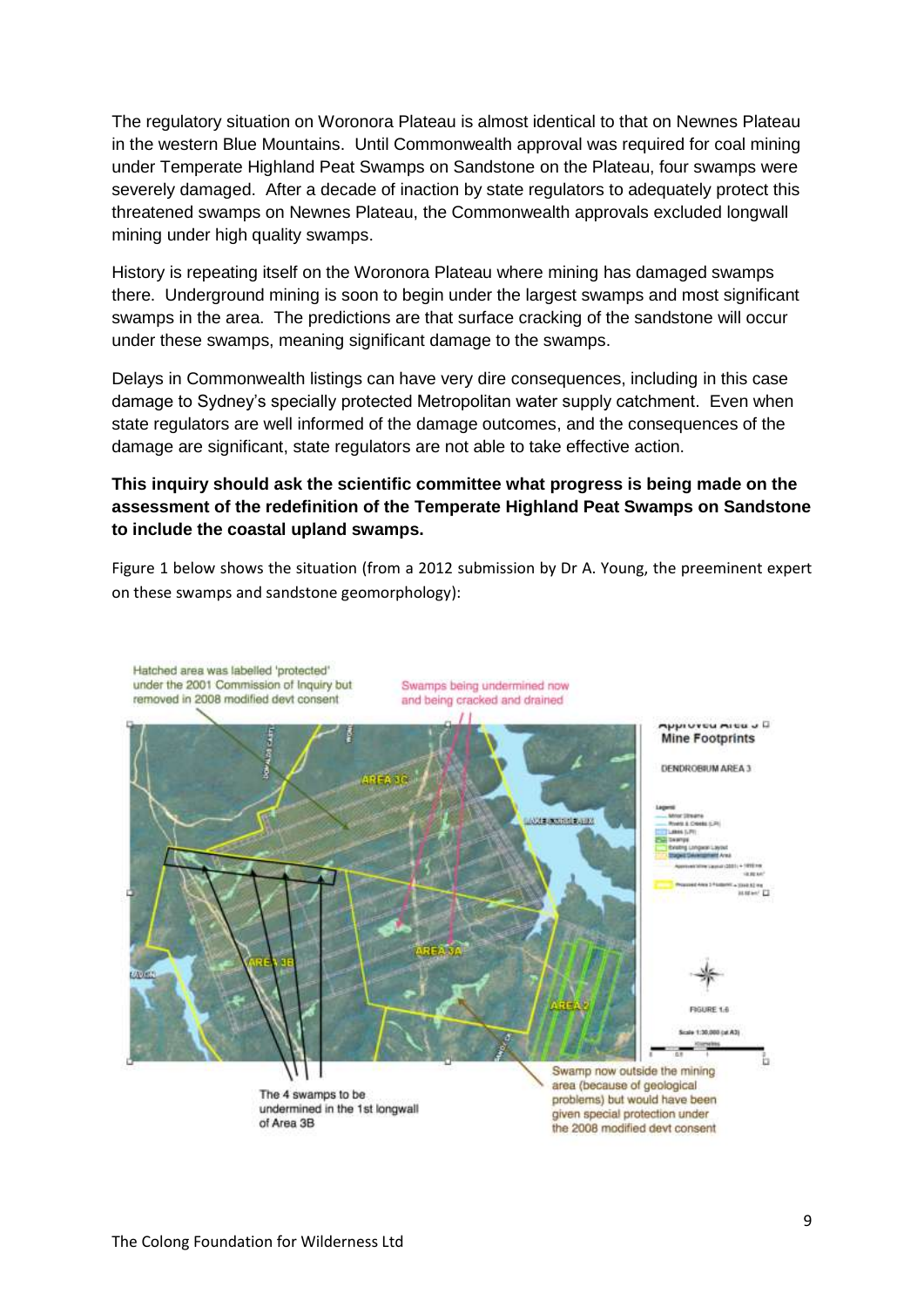### **STRATEGIC ASSESSMENTS**

Strategic assessment can switch off the site specific assessment under the EPBC Act. There should be objective tests in the EPBC Act to ensure the quality of the data that drives these regional assessments is adequate. Assessment should not rely on existing data where experts consider these data are deficient. Without adequate and relevant data, these assessments are not strategic but counter-productive.

Threatened species and ecological communities should not be rezoned for development. Strategic planning should ensure that threatened biodiversity is protected at all sites. To allow one site is destroyed for the better protection of another is not good strategy.

# **This Inquiry should recommend that strategic assessments flag large intact natural areas (wilderness), endangered ecological communities and threatened species habitat for automatic environmental protection.**

Environmental assessments for projects are of course more detailed and will identify other values in addition to those identified by a strategic assessment. Where new information identifies additional areas with threatened species and endangered ecological communities that were not identified by strategic assessments, these too should be protected. For this reason strategic assessments should not turn off protection for threatened species and endangered ecological communities.

**This Inquiry should recommend that strategic assessments are not a substitute for environmental assessments for particular development proposals.**

**This inquiry should recommend that strategic assessments should not remove obligations for project-based environmental assessment or any subsequent protection of identified values, including threatened species and ecological communities.**

# **BIOBANKING**

Biobanking should remain a voluntary scheme. Its stated purpose of enhancing biodiversity has not been demonstrated. The process of maintaining or improving biodiversity by allowing development in sensitive areas is flawed.

The lack of public participation and scrutiny of biobanking negotiations increases public concern with biobanking. The public should not be required to 'trust' developers with the protection of threatened species and ecological communities.

The 'trust us' regulatory model rarely works; either third parties with an interest in biodiversity conservation should be at the biobanking negotiating table or be in a direct oversight role in relation to these market transactions so as to protect the public interest in threatened species.

The biobanking process ensures that an equivalent site to that protected is destroyed. Thus the process can rapidly reduce the total amount of threatened biodiversity.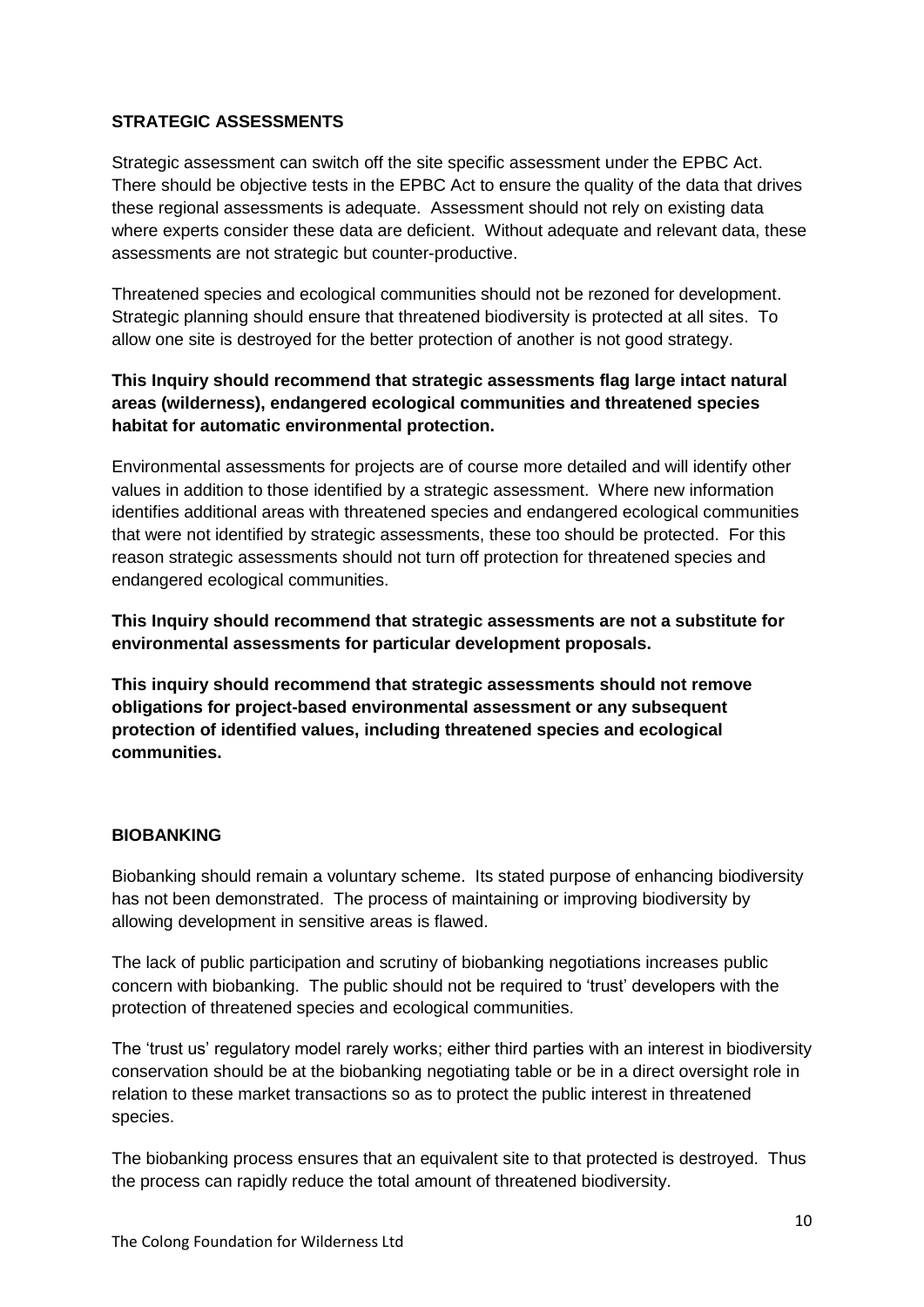For example, in the situation where less than 1% of the pre-1750 area of each endangered community remains in Western Sydney, surely adopting a program to saves the remaining habitat is required. Biobanking on the other hand guarantees that the EEC habitat reduces by half. It is not a good solution for the preservation of EECs as destruction of habitat continues.

Through biobanking, the stated management hierarchy for minimising harm to EECs of: avoid first; mitigate of there is development; and then offset becomes instead a mechanism to allow for development of areas that should be protected.

If, for example, the Sydney Region Growth Centres contain EECs, then the growth centres are in the wrong spot. EEC's and threatened species habitats should not be subject to biobanking.

**This Inquiry should reject biobanking as an inappropriate substitute to protecting threatened species or endangered ecological communities.**

# **THE DINGO AND BIODIVERSITY CONSERVATION**

The Victorian scientific committee on threatened species has listed the dingo. Hybridization by feral dogs is a threatening process for dingoes. Further, there is substantial evidence of the importance of dingoes as top carnivores in suppressing other predators (e.g. Dr Purcell of UWS). So protecting dingoes does not mean that other threatened species are placed at greater risk.

Professor Chris Johnson of James Cook University, Townsville, observed that on a beefcattle station in northern NSW the owners did not try and control the dingoes. There were no foxes on the property because they were hunted and killed by the local dingoes. He observed this also in other areas of Australia where there is a stable dingo population and found that there is less extinction of species in such areas.

There are some dramatic illustrations of this. One of the last mammal species to become extinct on mainland Australia was the Mala, or Rufus Hare Wallaby, which was lost in about 1990. It is still being bred in captivity and there are populations on islands off the West Australian coast, but on the mainland it is extinct in the wild. In the mid 1980s there was one population of Malas left in the Tanami Desert and they lived in an area that had lots of dingos. Dingos occasionally preyed on them and it seemed like a good idea to poison the dingos to help boost the Mala population, so that was done. But within a couple of weeks of poisoning the dingos, foxes invaded the area, cats invaded the area, and before too long all of the Mala had been killed. There was a person doing a PhD study on the Mala, so he could see exactly what happened. Fox tracks would appear in one part of his study area and very quickly the Mala tracks would disappear. Then the fox tracks would move on to another part of the study area and the Mala tracks would disappear there. It could have been just a few individual foxes moving through the colony that eventually killed the whole lot of them, but that hadn't happened until the dingos had been removed. This suggests that we can use the Dingo as a kind of biological control of foxes and cats, and that this can actually work to prevent extinction.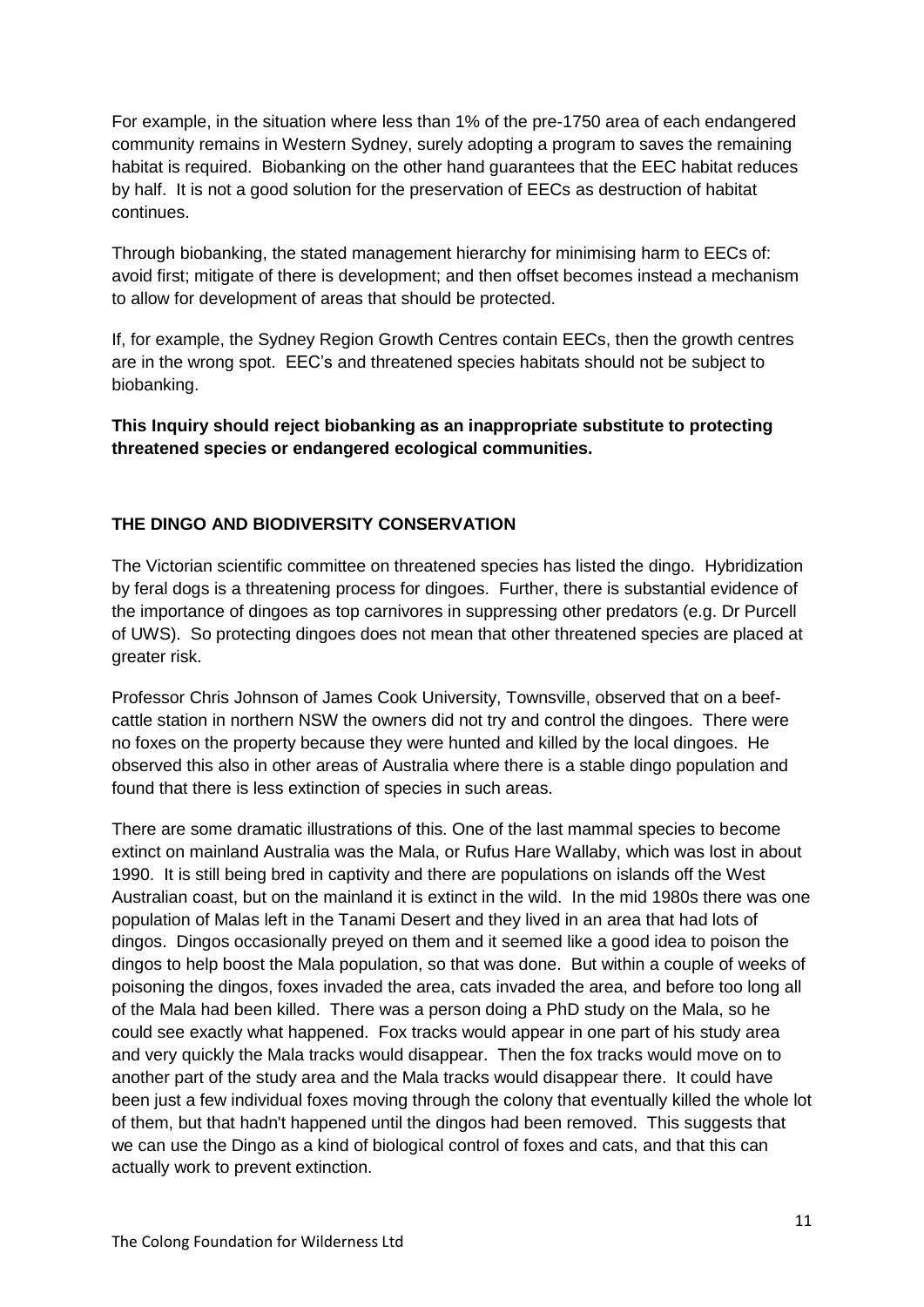**This Inquiry should recommend that the role of the dingo in biodiversity conservation needs to be researched with the view to inscribing appropriate threatened dingo populations in the National Reserve System under the EPBC Act as soon as possible.** 

### **IRREPLACEABLE BENEFITS OF WILDERNESS**

Australia's remaining wilderness areas are shrinking, biological 'islands' in an expanding sea of exploited land. The number of species that can survive on these 'islands' decreases as the 'islands' become more fragmented.

But there is hope, if this Inquiry promotes the undeniable and irreplaceable benefits of wilderness.

Wilderness holds a genetic store of unimaginable wealth. Only in wilderness could the Wollemi Pine (*Wollemia nobilis*) survive unknown for 200 years of European occupation. In the relative stability of the deepest canyons of our largest forest wilderness, these 30-metre trees survived 100 million years of climate change. Their discovery has brought home to the world that Australia's wilderness contains biological treasures of great importance to science and society. Opportunities yet to be grasped in our wild places include examination of the medicinal properties of native plants known to Aborigines, such as certain grevilleas, and opportunities for improving pasture contained in the genetic resources of our rapidly diminishing native grasslands.

The significant variation in altitude, soil and terrain in the wilderness areas on Australia's eastern seaboard may provide the essential opportunities for wildlife to relocate in response to global warming.

The rare and isolated plant populations and ecosystems of today are the survivors of previous warmer and wetter climatic conditions. They may be essential to the ecosystems of tomorrow.

Wilderness provides opportunities to study responses to climate change in environments where other types of disturbance is minimal. Such studies may enable scientists to recommend appropriate measures for wildlife survival in fragmented habitats where extinctions are likely, and how to adapt fire management and farming practices to a warmer world.

Our ability to retain wilderness is a key indicator of whether the Australian environment as we know it is environmentally sustainable. For example, to cease building wildernessflooding dams Australians need to stop wasting fresh water. It is more important than ever to stop clearing native vegetation, reverse soil erosion, tree dieback, river salination and salt scalding of agricultural lands, to cease pesticide contamination of food crops and contain urban pollution and sprawl.

Wilderness, the ultimate self-sustaining natural system, provides the necessary inspiration for an ecologically sustainable society. Its undisturbed catchments also supply a higher, more constant water yield and quality than disturbed catchments. It also reinforces the viability of fresh water native fish populations and other aquatic life.